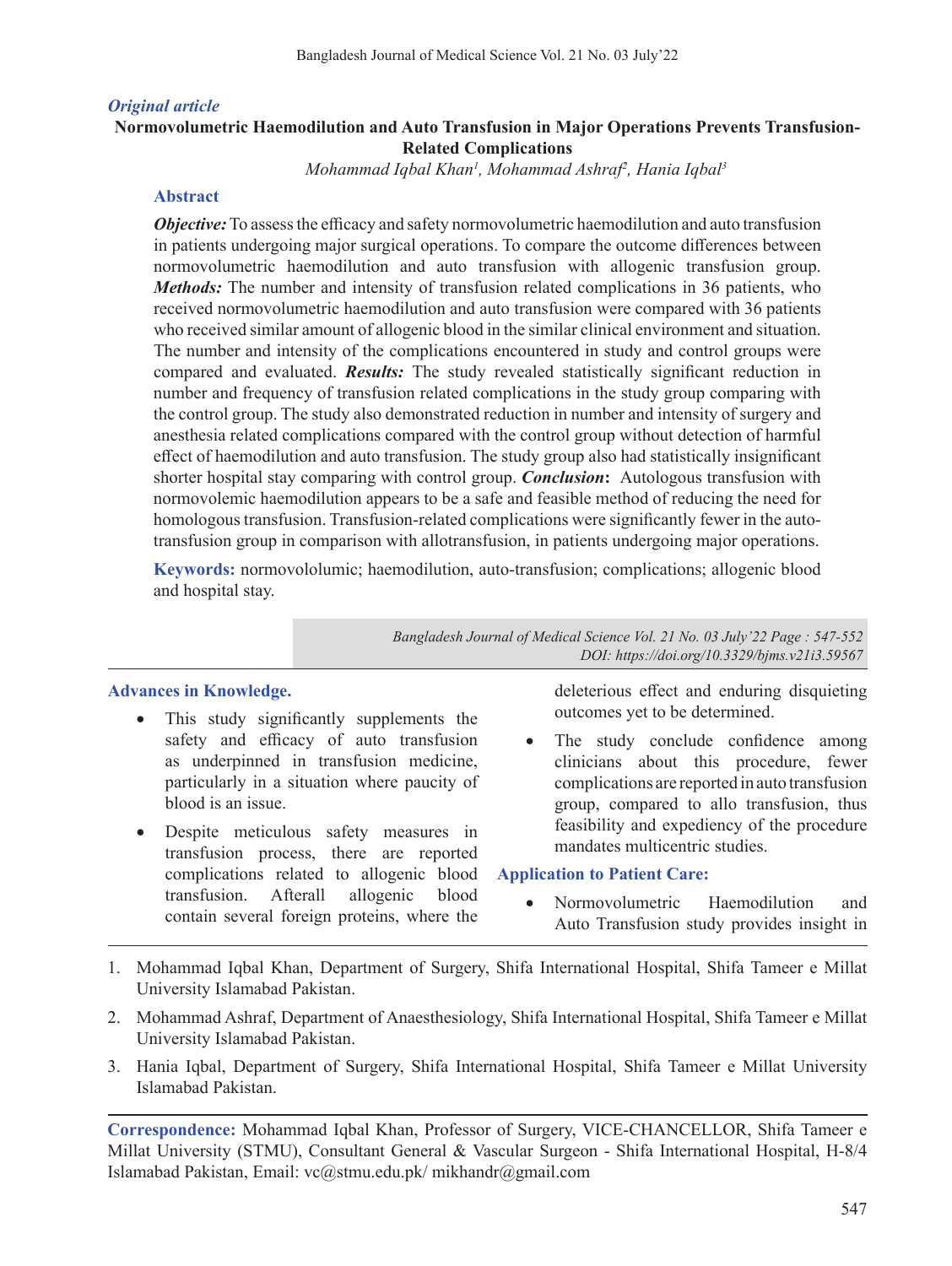"alternative to allo-transfusion". The results of this study provide clinical guidelines to clinicians: In major surgical undertaking where blood transfusion become necessary, how a safe, effective and clinically tested haemodilution and auto transfusion can be carried out.

- Clinical protocols are tested in real situation and advantages of this procedure with respect to patient safety and benefits to the health care management system are concluded.
- Safe haemodilutioncontributes in prevention of deep venous thrombosis and other complications related to haemoconcentration during prolonged surgery.

## **Introduction**

In major operations that inevitably require transfusion because of blood loss several kinds of transfusion-related complications may occur. Acute normovolemichaemodilution and auto transfusion is a technique that reduces the need for transfusion and the related complications.<sup>1</sup>After induction of anesthesia, blood is removed from the patient, and circulatory volume is maintained with infusion of crystalloid or colloid solutions. Ordinarily, up to three units of blood (1500 ml) is withdrawn and infused into the patient during or after the operation in the operating area. Patients who have normal initial haemoglobin values are expected to lose two or more units of blood may undergo isovolumetrichaemodilution and donation of 1500 ml of blood to maintain homeostasis. Adult patients who lose 20% or more of circulatory volume require replacement, but transfusion is indicated in pediatric patients with the loss of even 15% of circulatory volume. Normovolemichaemodilution and auto transfusion may be especially important when donated blood is in limited supply because of the need for specific blood type, thorough screening causes delays, or other barriers.

In contrast to auto-transfusion, allo-transfusion is associated with numerous complications: febrile reactions, circulatory overload, acute lung injury, haemolytic reactions due to ABO incompatibility, coagulopathies, biochemical disturbances (hypocalcaemia, hyperkaliemia, acid–base abnormalities), hypothermia, allergic reactions to foreign proteins, and others.<sup>2</sup> Numerous viral, bacterial and other infections are dangers, especially in immunocompromised patients. Delayed reactions such as antigen-antibody reactions and graft-versushost reactions are well-known complications of allotransfusion.3The actual risk of infection transmission might be higher than is described in the literature.<sup>4</sup>

In the current study, we compared the incidence of transfusion-related complications in surgical patients who received allo transfusions with those who received normovolumetrichaemodilution and auto transfusion.

## **Patients and Methods**

This is a prospective study of patients undergoing electivemajorsurgerybetween2014and2019.Thirtysix patients received normovolemichaemodilution and auto-transfusion (study group), and 36 received homologous blood transfusion of the same number of blood units (control group). The patients with a preoperative hematocrit greater than 36%, American Society of Anesthesiologists were class I or II, and were without known cardiovascular or pulmonary disease<sup>5</sup>. . Preoperatively, all patients underwent routine investigations like: liver and renal functions, and coagulation profile, while where appropriate special radiological, biochemical and haematological and other investigations were carried out. All patients received standardized general anaesthesia.

For patients undergoing normovolemichaemodilution and auto transfusion, the haemodilution process was initiated just after the induction. Blood was taken from an arm vein, and the same volume of colloid solution was infused via a high-flow (8.5 French) central venous catheter to a target hematocrit of 24%. Three units of blood were removed into standard citrate–phosphate–dextrose blood storage bags. The circulatory volume was replaced by colloid solutions (3% hydroxyethyl starch) in quantities approximately 1.1 times the volume of blood removed.<sup>6</sup>Other blood-conserving measures, such aspre-deposit of autologous blood and intraoperative cell salvage techniques were not used. In the intraoperative period, patients in both groups received continuous crystalloid (Ringer's lactate solution) infusion. To maintain adequate urine output and systolic blood pressure greater than 100 mm Hg, additional volume of 500 ml was administered intermittently in bolus forms. Subsequent volumes of blood were replaced with Ringer's lactate solution in a 3:1 volume. Succeeding blood loss was estimated by assessment of the volume in suction bottles, sponges, surgical drapes, and anesthetists' gowns.

The transfusion threshold for either autologous or allogeneic erythrocytes was hematocrit less than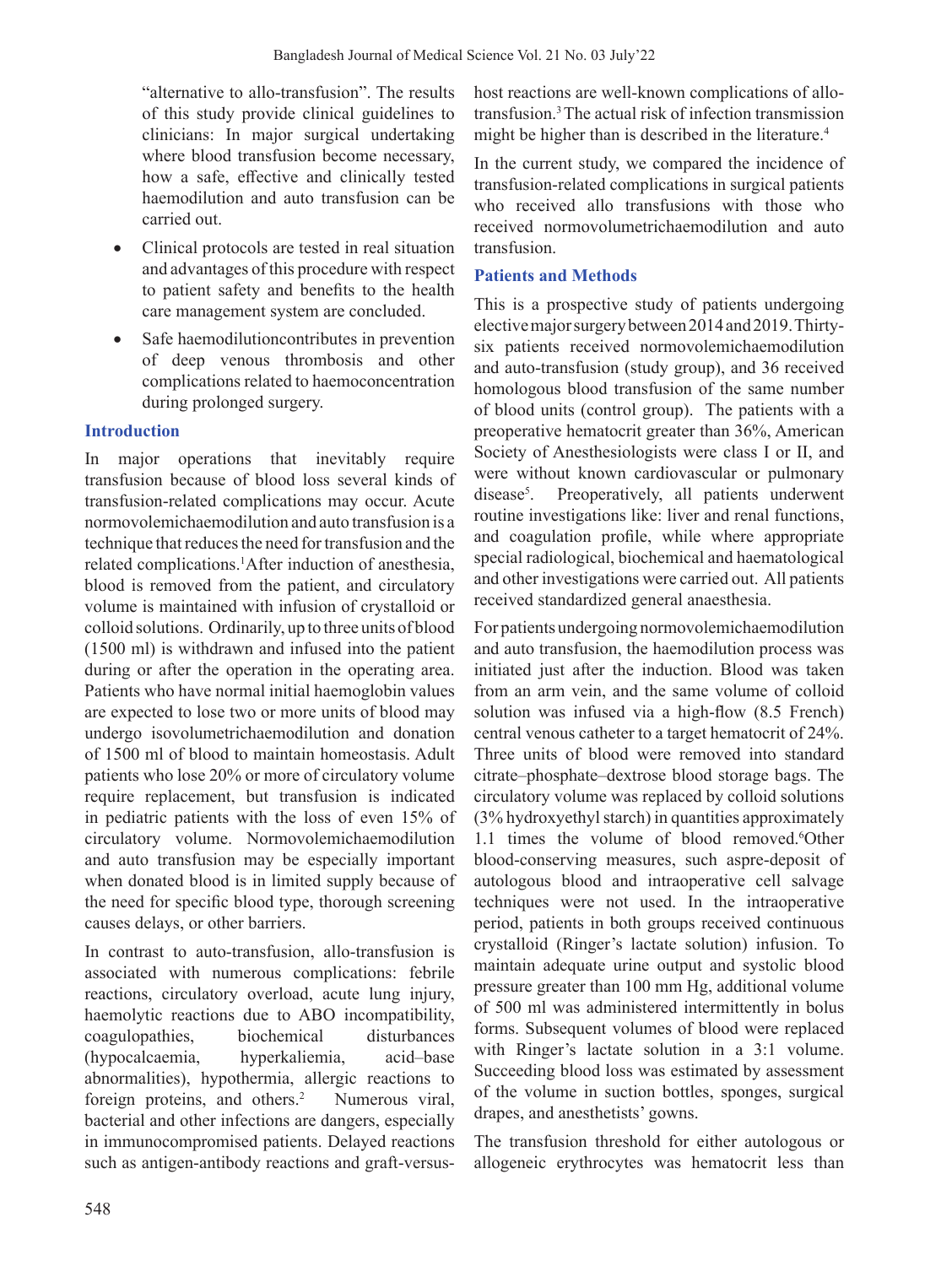20%. Autologous blood was labeled andstored in the operating area and was reinfused at the conclusion of surgery or when a minimum hematocrit value was reached.

All patients were kept under surveillance in the postoperativeperiod. Blood haemotology, coagulation, liver and renal profiles were determined.

were recorded by the examining physician and where required validated by the relevant investigations. On a predesigned proforma, we compared the expected number and level of complications in both the groups. Patients who required allogeneic transfusion during the intraoperative and perioperative period of the first 72 h after operation were excluded entirely. Safety profile and complications were assessed by comparing mortality, morbidity,

clinical and laboratory values reported in the study group with those variables in the control group.

Differences between the means of the two groups and the median units transfused were compared by use of Student *t* test and Mann-Whitney test, respectively. Data within study and control group were analyzed using analysis of variance for repeated measurements.

**Ethical considerations:** Theprotocol of the study was reviewed and approved by the Institutional Review Board (IRB) prior to the start of study. The study was conducted in accordance with the ethical guide lines and approved for publication by the IRB. All patients provided written informed consent prior to study entry.

### **Results**

Clinical variables in the study and control groups shows:Male/female ratio of 20/16 and 19/17 respectively. The mean age of the study and control groups were  $46 \pm 14$  and  $47 \pm 16$  (years) respectively. The mean height in the study and control groupswere  $145± 11$  and  $150±8$  (cm) and the mean weightwas  $65\pm 11$  and  $68\pm 12$  (Kg) respectively. There were no statistically significant differences between the groups in sex, age, height, weight or American Society of Anesthesiologists class. The total number (n36) of operations that patients underwent were similar in both the groups. The common surgical procedures were; Head &Neck, abdominal, vascular, pancreatic, pelvic and hepatic in both the groups. Although there were differences between the groups, both groups

underwent major, complicated operations. Blood transfusion requirements were similar in the two groups.

The haematologic and haemodynamic variables of the study (auto-transfusion) group are listed in Table 1.

The expected decline in haemoglobin and hematocrit

Adverse outcomes and complications **Table 1.** Haemotological and Haemodynamic Variables in the Study Group

| No.            | <b>Variable</b>            | Pre-op, pre-<br>donation | <b>Post Donation</b> | After<br><b>Haemodilution</b> | After<br><b>Transfusion</b> |
|----------------|----------------------------|--------------------------|----------------------|-------------------------------|-----------------------------|
|                | Haemoglobin<br>(gm/dl)     | $12.8 \pm 1.6$           | $10.0 (\pm 1,2)$     | $9.2 \pm 1.01$                | $10.8 \pm 1, 41$            |
| 2              | Hematocrit (%)             | $38.6 \pm 3.80$          | $29.98 \pm 3.10$     | $26.9 \pm 3.10$               | $33,42 \pm 2.44$            |
|                | Heart rate (beats/<br>min) | $88,59 \pm 10,2$         | $96,41 \pm 17.42$    | $90,98 \pm 16,41$             | $85, 92 \pm 11,23$          |
| $\overline{4}$ | Mean Arterial<br>Pressure  | 91, $82 \pm 6,41$        | $89,49 \pm 18,70$    | $93.37 \pm 18.24$             | $89,24 \pm 11,82$           |

values after donation, with return towards normal values after transfusion, are evident. Heart rate and mean arterial pressure did not change significantly with donation and haemodilution, which is evidence that haemodynamic stability was maintained with these procedures.

In Table 2 we have listed the total transfusionrelated complications; the total complications were significantly more in the control (homologous transfusion) group than in the study (auto-transfusion) group (p=0.020). Most notably, allergic reactions, viral infections and graft vs host disease were present in the control group but not in the study group. In Table 3 we have listed the immediate transfusionrelated allergic reactions; whereas only 2 (5.6%) reactions occurred in the study group, 9 (25%) occurred in the control group (p=0.026).

We also recorded other kinds of complications that occurred in the post-operative period (Table 4). The total number was more in the control group than in the study group (p=0.009).Although it seems unlikely that these complications were related to the transfusion method used, it may be noteworthy that deep-vein thrombosis/pulmonary embolus occurred in 3 patients in the control group but in none in the study group. On the other hand, wound infections, wound dehiscence, incisional hernia respiratory complications, cardiovascular complications and renal complications occurred in both groups.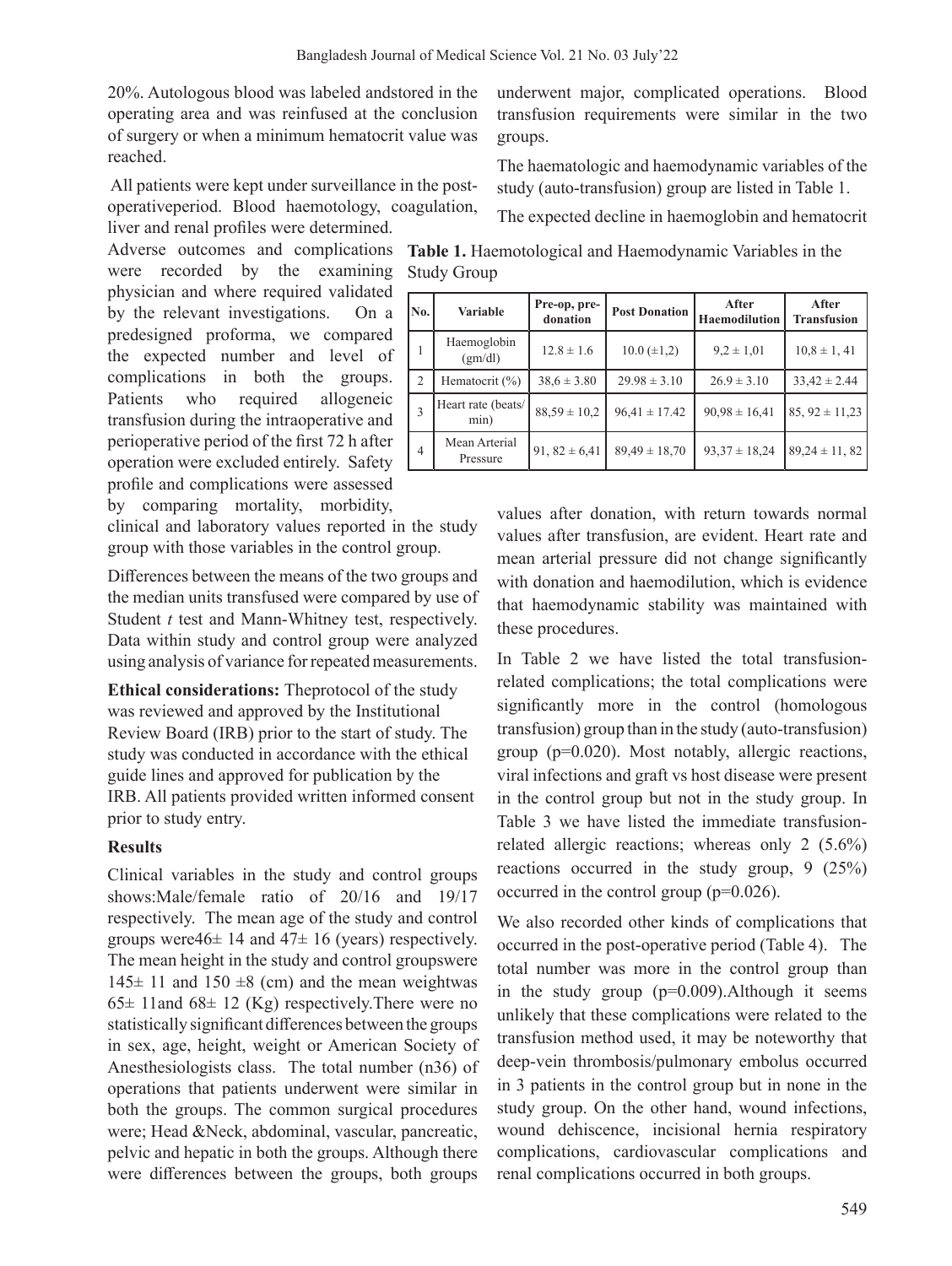## **Table 2. Transfusion-related complications in study and control group**

| N <sub>0</sub> . |                                                            | <b>Study</b><br>Group (N-<br>36) | Control<br>Group (N-<br>36) |
|------------------|------------------------------------------------------------|----------------------------------|-----------------------------|
| 1                | Immediate haemolytic reaction                              | $\Omega$                         | $\Omega$                    |
| $\overline{2}$   | Delayed hemolytic reaction                                 | $\theta$                         | 1                           |
| 3                | Febrile non-haemolytic reaction                            | $\theta$                         | $\mathfrak{D}$              |
| 4                | Chills and rigors                                          | $\theta$                         | $\overline{2}$              |
| 5                | Transfusion-related circulatory<br>overload                | $\Omega$                         | $\theta$                    |
| 6                | Transfusion-related acute lung injury                      | $\theta$                         | $\theta$                    |
| 7                | Acute haemolytic reaction due to<br>ABO incompatibility    | $\theta$                         | 0                           |
| 8                | Dilutional coagulopathy                                    | 1                                | $\theta$                    |
| 9                | Hypocalcaemia                                              | 1                                | $\Omega$                    |
| 10               | Hyperkaliemia                                              | $\theta$                         | $\mathbf{1}$                |
| 11               | Acid-base abnormalities                                    | 1                                | 1                           |
| 12               | Hypothermia                                                | $\theta$                         | $\Omega$                    |
| 13               | Allergic reaction                                          | $\theta$                         | 3                           |
| 14               | Transfusion-related viral /bacterial<br>infection          | $\theta$                         | $\theta$                    |
| 15               | Transfusion-related viral infection<br>(non-HBV, HBC, HCV) | $\theta$                         | $\overline{c}$              |
| 16               | Transfusion-associated graft vs host<br>disease            | $\theta$                         | 1                           |
| 17               | Immunomodulation                                           | $\theta$                         | 1                           |
|                  | Total complications $n$ (%)                                | $3(8.3\%)$ <sup>1</sup>          | 14 (38.9%) <sup>1</sup>     |

 $\mu$  =490, p=0.020

**Table 3. Immediate Transfusion-Related Allergic Reactions in study and control group** 

| No.            |                                                                                               | <b>Study Group</b><br>$(N-36)$ | Control Group<br>$(N-36)$ |
|----------------|-----------------------------------------------------------------------------------------------|--------------------------------|---------------------------|
| 1              | Flushing                                                                                      | $\mathbf{0}$                   | 1                         |
| 2              | Chills                                                                                        | $\boldsymbol{0}$               | 1                         |
| 3              | Myalgia                                                                                       |                                | 1                         |
| $\overline{4}$ | Fever                                                                                         | $\theta$                       | $\overline{2}$            |
| 5              | Haemoglobinuria                                                                               | $\theta$                       | 1                         |
| 6              | Transfusion-related lung injury<br>Blood-gas hypoxemia<br>Chest radiograph lung<br>infiltrate | 0                              |                           |
| 7              | Purpura                                                                                       | 0                              | 1                         |
|                | Total $n$ $(\%)$                                                                              | $2(5.6\%)$ <sup>1</sup>        | $9(25%)$ <sup>1</sup>     |

 $\mu$  = 508.5, p=0.026

#### **Table 4. Other Postoperative Complications**

| No. |                                                                                | Study<br>Group (N-<br>36) | Control<br>Group $(N-36)$ |
|-----|--------------------------------------------------------------------------------|---------------------------|---------------------------|
| 1   | Deep-vein thrombosis/<br>pulmonary embolus                                     | 0/0                       | 2/1                       |
| 2   | Wound infections                                                               | $\overline{c}$            | 5                         |
| 3   | Coagulopathy                                                                   | 1                         | 3                         |
| 4   | Wound dehiscence                                                               | $\theta$                  | 1                         |
| 5   | Incisional hernia                                                              | 1                         | 1                         |
| 6   | Respiratory complications /<br><b>ARDS</b>                                     | 1/0                       | 2/0                       |
|     | cardiovascular<br>Post-operative<br>complications                              |                           |                           |
| 7   | Myocardial infarction<br>Transient ischemic attack<br>Cerebrovascular accident | 1<br>0<br>0               | 1<br>0<br>$\theta$        |
| 8   | Median length of stay in hospital                                              | $10/(7-15)$               | $14(8-24)$                |
| 9   | Renal complication                                                             | $\overline{c}$            | 4                         |
|     | Total $n$ $(\%)$                                                               | $8(22.2\%)$               | 20 (55.6%)                |

 $\mu$  =437.5.5, p=0.009

Hospital stay was modestly shorter in patients in the study group than the control group, but this difference did not reach statistical significance. No deaths occurred in the two populations.

### **Discussion**

In this study, we compared the incidence of transfusion-related complications in surgical patients undergoing major operations who received allogenic transfusions with those who received normovolumetrichaemodilution and auto transfusion. The most important finding was that transfusion-related complications were significantly fewer in the auto-transfusion group than in the allo-transfusion group. Immediate transfusionrelated allergic reactions, a known complication of allogenic transfusion, occurred in three cases of allogenic transfusion but in none of the patients who received auto-transfusion Moreover, other common transfusion-related complications (delayed haemolytic reaction, febrile non-haemolytic reaction, chills and rigors, viral infection, and graft vs host disease) did not occur in the autologoustransfused patients but did occur in the allogenic transfused patients. Thus,autologous transfusion with normovolemichaemodilution appears to be a safe and feasible method of reducing the need for allogenic transfusion and its related complications.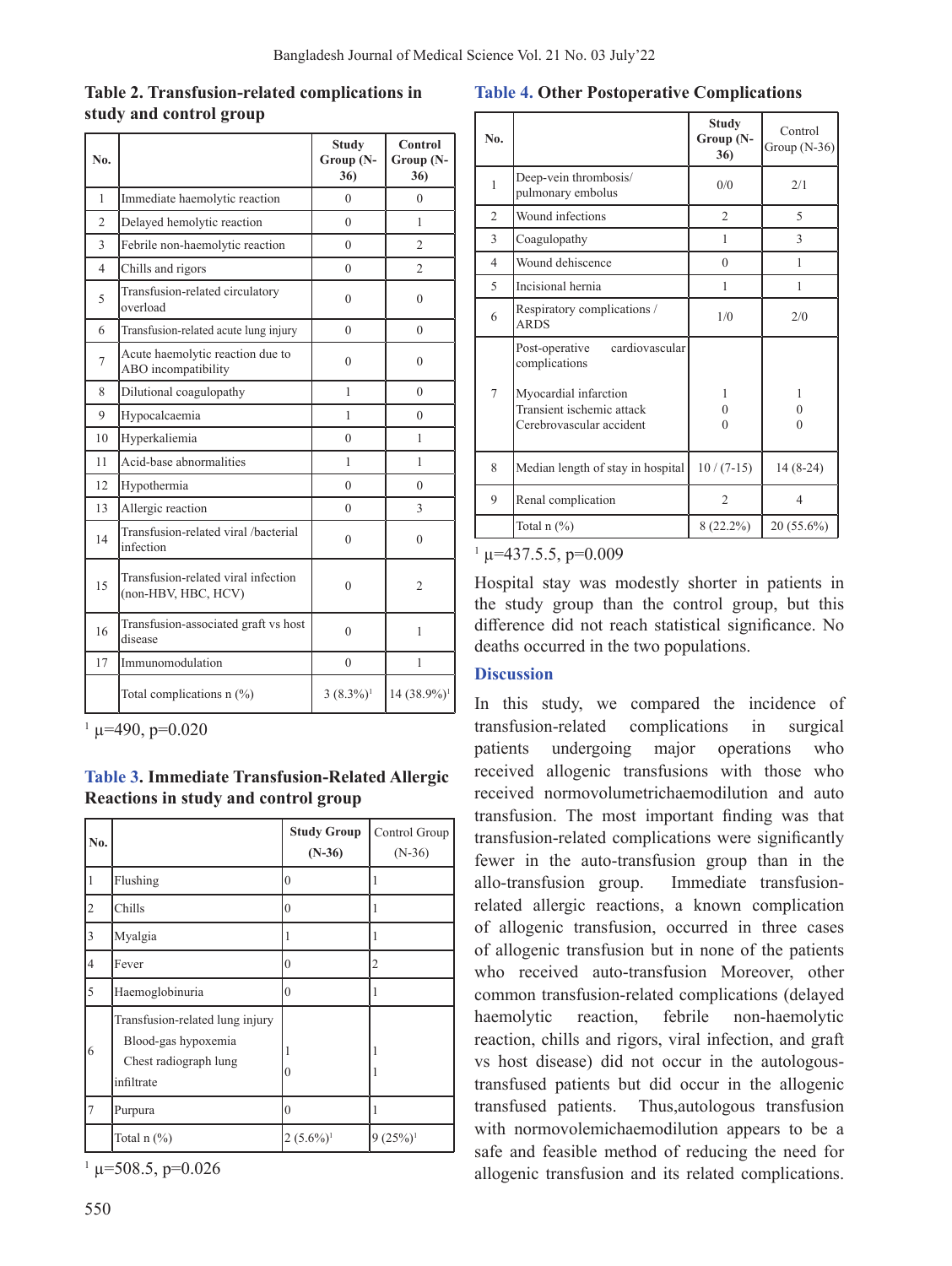Our results are supported by the results of other studies that have reported the usefulness, safety, and cost effectiveness of auto transfusion.7,12This method has certain limitations, though, and cannot be applied everywhere and in all patients.

We also found that the autologous blood donation and haemodilution did not cause heamodynamic instability: no significant blood pressure falls or major changes in heart rate were recorded, others <sup>11</sup> have reported similar results. There are various ways to use autologous transfusion, including redeposit and cell saver techniques during the surgical procedure.<sup>8</sup> We used haemodilution to a target hematocrit of 27- 30%, with Haemaccel 3,5% colloidal intravenous infusion solution. Others<sup>9</sup> also have reported that haemodilution provided good microcirculation during surgery.

Another advantage of autologous transfusion is that the blood collected on the operation table before surgery and stored has viable platelets, clotting factors and other constituents of the preserved blood. Other post-operative complications (Table4) were also significantly lower in the autologous group then in allo-transfusion group.

A limitation of this study is its small sample size, but the results are consistent with complication rates in other<sup>19</sup> reports on auto-transfusion in patients undergoing transfusion-requiring major operations. The small sample size does, however, prevent comparisons of complications between individual operations.

### **Conclusion**

In a comparison of normovolemichaemodilution and auto transfusion with allogenic transfusion in patients undergoing major operations, transfusionrelated complications were significantly fewer in the auto-transfusion group. No haemodynamic instability, as determined by heart rate and mean arterial pressure, was encountered in auto-transfused patients. Thus, autologous transfusion with normovolemichaemodilution appears to be a safe and feasible method of reducing the need for allogenic

transfusion in transfusion-requiring major operations.

## **Conflict of interest:**

The authors have no competing interests.